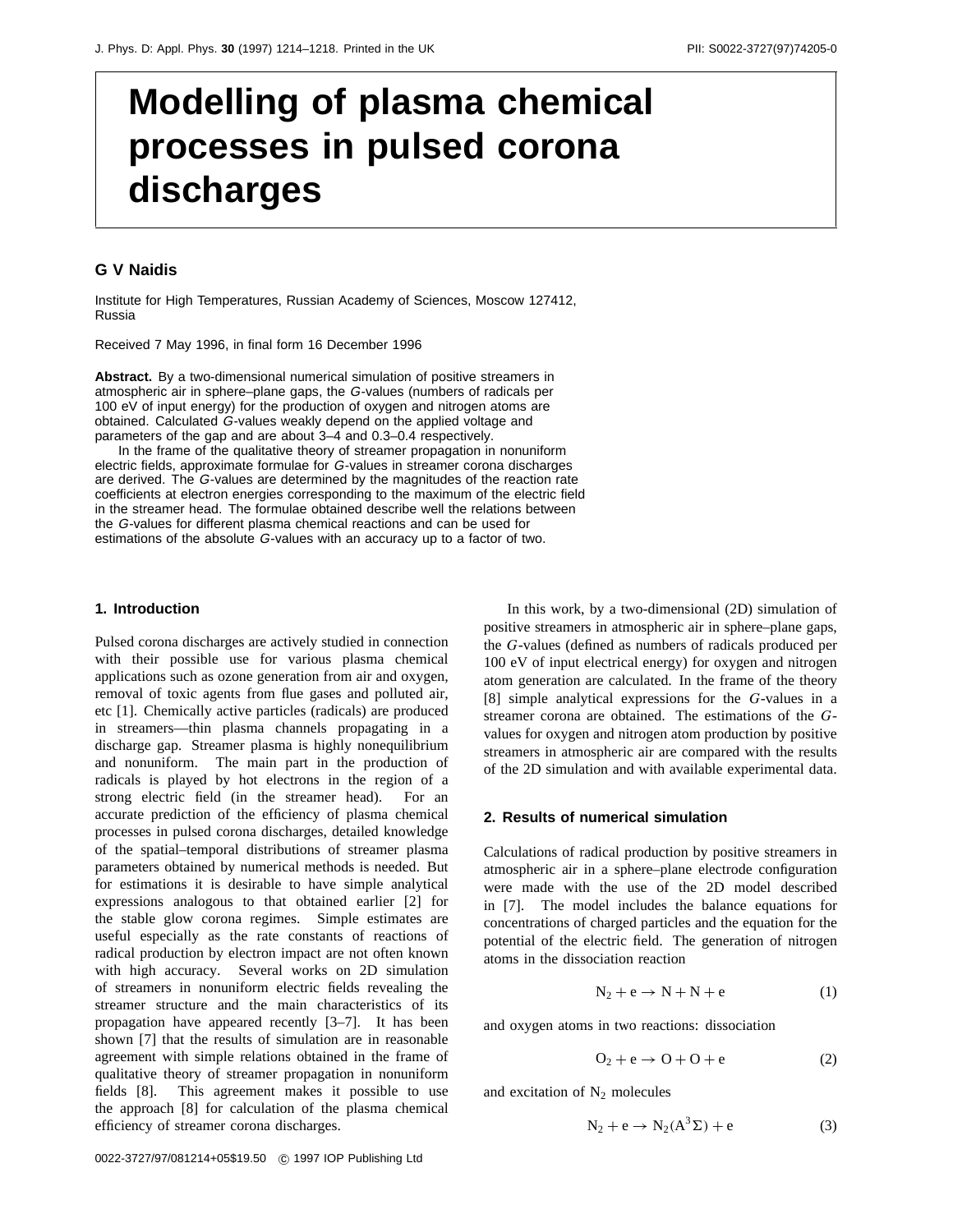with the subsequent reaction

$$
N_2(A^3\Sigma) + O_2 \to N_2 + O + O \tag{4}
$$

was considered. The values of the reaction rate constants depending on the electron energy distribution function (EEDF) were taken as functions of the local value of the electric field. For the rate constant of reaction (1) the data obtained in [9] for pure nitrogen were used (note that in strong fields needed for radical production the values of the EEDF in air and nitrogen do not differ significantly). The rate constant of oxygen atom production including processes (2), (3) and (4) was taken in accordance with [2].

The results of calculations show that N and O atoms are produced mainly in the region of strong electric field *E* (in the streamer head). The dependencies of the maximal value of electric field in the head *Eh* on the streamer length *L* obtained for various values of the sphere (anode) radius *Rsph*, the gap length *d* and the applied voltage *U* (assumed to be constant during the streamer propagation) are given in figure 1. It is seen that after the streamer has passed the region of high applied (Laplacian) electric field near the sphere and is moving in the weak field (at  $L > R<sub>sph</sub>$ ) the value of *Eh* does not change appreciably with *L* and is nearly the same for different parameters of the gap and applied voltages. The weak dependence of *Eh* on *L* leads to the rate of radical production being almost independent of *L*. An example of the resulting distributions of the radical concentrations along the streamer channel is given in figure 2 where the axial profiles of the linear number densities (integrals of the concentrations in the radial direction—normal to the direction of streamer propagation *z*) of nitrogen and oxygen atoms for two time instants are shown. The values of *E* in the streamer channel ( $\sim$ 5– 8 kV cm−1) are more than an order of magnitude lower than  $E_h$  and radical production in the channel is negligibly small, excluding the region near the anode where the field is about 20–30 kV cm<sup>-1</sup>. Comparison of curves 1 and 2, 3 and 4 at  $z < 0.1$  cm shows that the concentrations of atoms close to the anode continue to grow for the whole duration of streamer propagation. The growth in concentration of oxygen atoms is especially remarkable, because reactions (2) and (3) leading to O atom production have a lower energy threshold than process (1). Even for the generation of O atoms the contribution of the region near the anode is several times less than that of the streamer head.

Calculated spatial–temporal distributions of the concentrations of O and N atoms in the streamer channel were used for obtaining corresponding *G*-values (depending on time *t* or on the streamer length *L*)

$$
G_j(t) = \frac{N_j(t)}{\int_0^t U I(t') dt'}
$$
 (5)

where  $N_i(t) = \int n_i(\mathbf{r}, t) d\mathbf{r}$  where  $n_i$  are the concentrations of radicals of sort *j* in the streamer channel (the number densities integrated over the streamer volume) and *I* is the discharge current. In figures 3 and 4 the *G*-values calculated for different discharge conditions are presented. It is seen that for streamers with  $L \gg R_{sph}$  the values of *G* 



**Figure 1.** The dependence of the electric field in the streamer head  $E_h$  on the streamer length for  $R_{sph} = 0.05$ (1), 0.2 (2,3) and 0.5 (4) cm, d = 0*.*5 (1), 1 (2,3) and 4 (4) cm,  $U = 6$  (1), 20 (2), 14 (3) and 40 (4) kV.

weakly depend both on *L* and on the discharge conditions (the applied voltage and gap parameters).

It is interesting to compare the obtained *G*-values with available experimental data. In [9] streamers in nitrogen in a wire–cylinder configuration generated N atoms with  $G_N = 0.42$ . If streamer parameters in air and nitrogen are assumed to be identical, then recalculation of this *G*value to air gives  $G_{N \text{ air}} \approx 0.8 \ G_{N \text{ nitrogen}} = 0.34$ . In [10] the value  $G_{NO} = 0.26$  for nitrogen oxides production by positive streamers in air in point–plane gaps has been obtained. Nitrogen oxides  $NO$ ,  $NO<sub>2</sub>$ ,  $NO<sub>3</sub>$  are formed in a chain of reactions, the first link of which is reaction (1). Almost all N atoms convert to nitrogen oxide molecules, so  $G_{NO} \approx G_N$ . Note that in discharges in air another process of N atom and nitrogen oxide generation may take place: the reaction of O atoms with vibrationally excited  $N_2$  molecules. The role of this process and the corresponding value of  $G_{NO}$  grow with an increase of relative concentrations of radicals and excited molecules (with increase of the energy input) [10]. The measured values of  $G_{NO}$  [10], as  $G_N$  [9], do not depend on the energy input (on the applied voltage). The lack of such dependence and the closeness of the values  $G_{NO}$  [10] and  $G_N$  [9] confirm the assumption that reaction (1) is the main source of generation of N atoms (with the following transformation to nitrogen oxides) in streamers in air.

Typical values of  $G<sub>O</sub>$  obtained in the streamer regime of positive DC coronas (supplied with a constant voltage) in atmospheric air are 1.4–2.4 [10, 11] (the *G*-values for ozone production have been measured in the cited works; these values are close to  $G<sub>O</sub>$  because almost all O atoms transform into ozone molecules in three-body reactions of association with  $O_2$  molecules). Note that in these conditions the discharge current may have a constant component which does not give a noticeable input to ozone production. The use of a pulsed positive corona increases the value of  $G<sub>0</sub>$ up to 4.4 [12]. Thus both  $G_N$  and  $G_O$  calculated values are in reasonable agreement with the experimental data.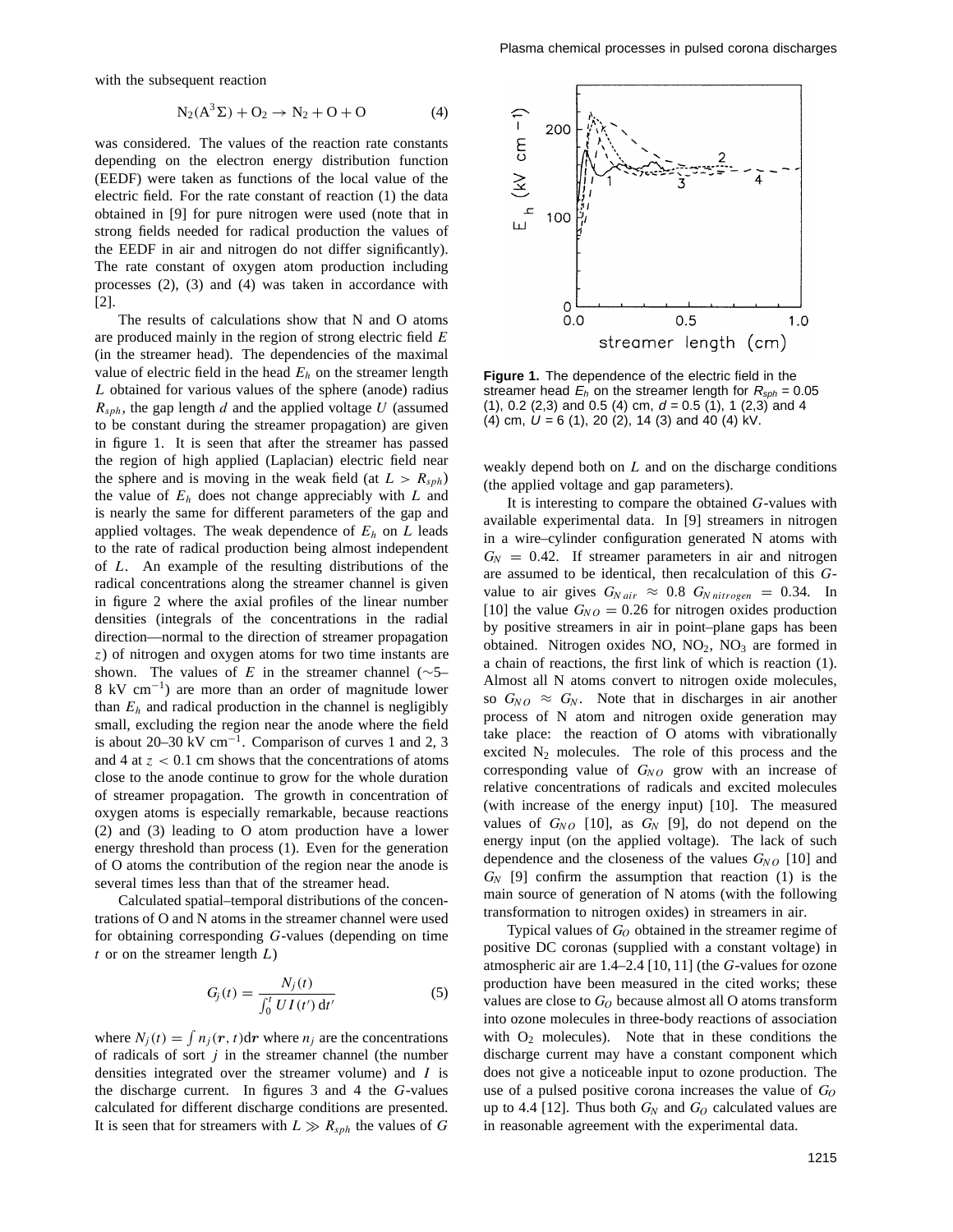

**Figure 2.** Profiles of oxygen (1,2) and nitrogen (3,4) linear number densities for  $R_{sph} = 0.2$  cm,  $d = 1$  cm,  $U = 14$  kV at time instants  $t = 4.2$  (1,3) and 7.1 (2,4) ns.

Note that calculated values of  $G_O$  for positive streamers are about an order of magnitude greater than obtained in [2] for the glow regime of a positive corona discharge. This conclusion agrees with the observation [11] of a sharp increase of  $G<sub>O</sub>$  in a positive DC corona discharge with the transition from glow to streamer regime.

### **3. Analytical treatment**

The generation of active particles in reactions with rather high energy thresholds is examined, when the main deposit is made by the region of streamer head. Positive streamer propagation in the positive direction of the *z* axis is considered (the results for negative streamers are analogous to those obtained for positive streamers, see below). The streamer head is characterized by a very steep decrease of *E* along *z* behind the maximum. The width of this region (transient from head to channel) is much less than the streamer radius. So the parameters of this region may be calculated in a 1D approximation [8]. In a reference system moving with the streamer head, the balance equations for the electron number density  $n_e$ , radical number density  $n_r$ and the difference  $n<sub>s</sub>$  between the densities of positive and negative charged particles have the form

$$
-V\frac{dn_e}{dz} - \frac{d(n_e v_e)}{dz} = v_i n_e \tag{6}
$$

$$
-V\frac{\mathrm{d}n_r}{\mathrm{d}z} = v_r n_e \tag{7}
$$

$$
-V\frac{dn_s}{dz} + \frac{d(n_e v_e)}{dz} = 0
$$
 (8)

where *V* is the streamer velocity,  $v_e$  is the drift velocity of electrons and  $v_i$  and  $v_r$  are the rates of ionization and radical production (drift velocities of ions are several orders of magnitude less than  $v_e$ , so the drift terms in the balance equations for ions can be neglected). For the electric field the equation

$$
\frac{\mathrm{d}E}{\mathrm{d}z} = 4\pi e n_s \tag{9}
$$



**Figure 3.** The dependence of G-value for oxygen atom production on the streamer length. Curves 1–4 correspond to the conditions of figure 1.

is valid. The relation

$$
n_e v_e = n_s V \tag{10}
$$

is achieved by using (8) with account of the boundary condition in front of the head. If the streamer velocity *V* is much greater than  $v_e$  the second term on the left-hand side of  $(6)$  can be omitted. From  $(6)$ ,  $(7)$ ,  $(9)$  and  $(10)$  the equations

$$
-\frac{dn_{e,r}}{dE} = \frac{\alpha_{i,r}}{4\pi e}
$$
 (11)

can be obtained, where  $\alpha_i = v_i/v_e$ ,  $\alpha_r = v_r/v_e$  are the ionization and reaction rate coefficients respectively. Integration of (11) gives the number densities of electrons  $n_{ec}$  and radicals  $n_{rc}$  in the streamer channel as

$$
n_{ec,rc} = \frac{1}{4\pi e} \int_{E_c}^{E_h} \alpha_{i,r} dE
$$
 (12)

where  $E_c$  is the value of  $E$  in the channel (behind the transient region). Both the concentrations of electrons and radicals in the channel are determined by the dependencies of the reaction rate coefficients on *E* in the region of high electric field near the maximum *Eh*. If the standard approximation for the rate coefficients is used

$$
\alpha_j = A_j \exp(-B_j/E) \tag{13}
$$

then (12) gives

$$
n_{jc} \approx \frac{1}{4\pi e} \frac{\alpha_j (E_h) E_h^2}{E_h + B_j}.
$$
 (14)

From (14) the relation between *G*-values for production of any two sorts of radicals can be obtained

$$
\frac{G_j}{G_k} = \frac{\alpha_j(E_h)}{\alpha_k(E_h)} \frac{E_h + B_k}{E_h + B_j}.
$$
\n(15)

For estimation of the absolute *G*-values several simplifying assumptions are made. The streamer length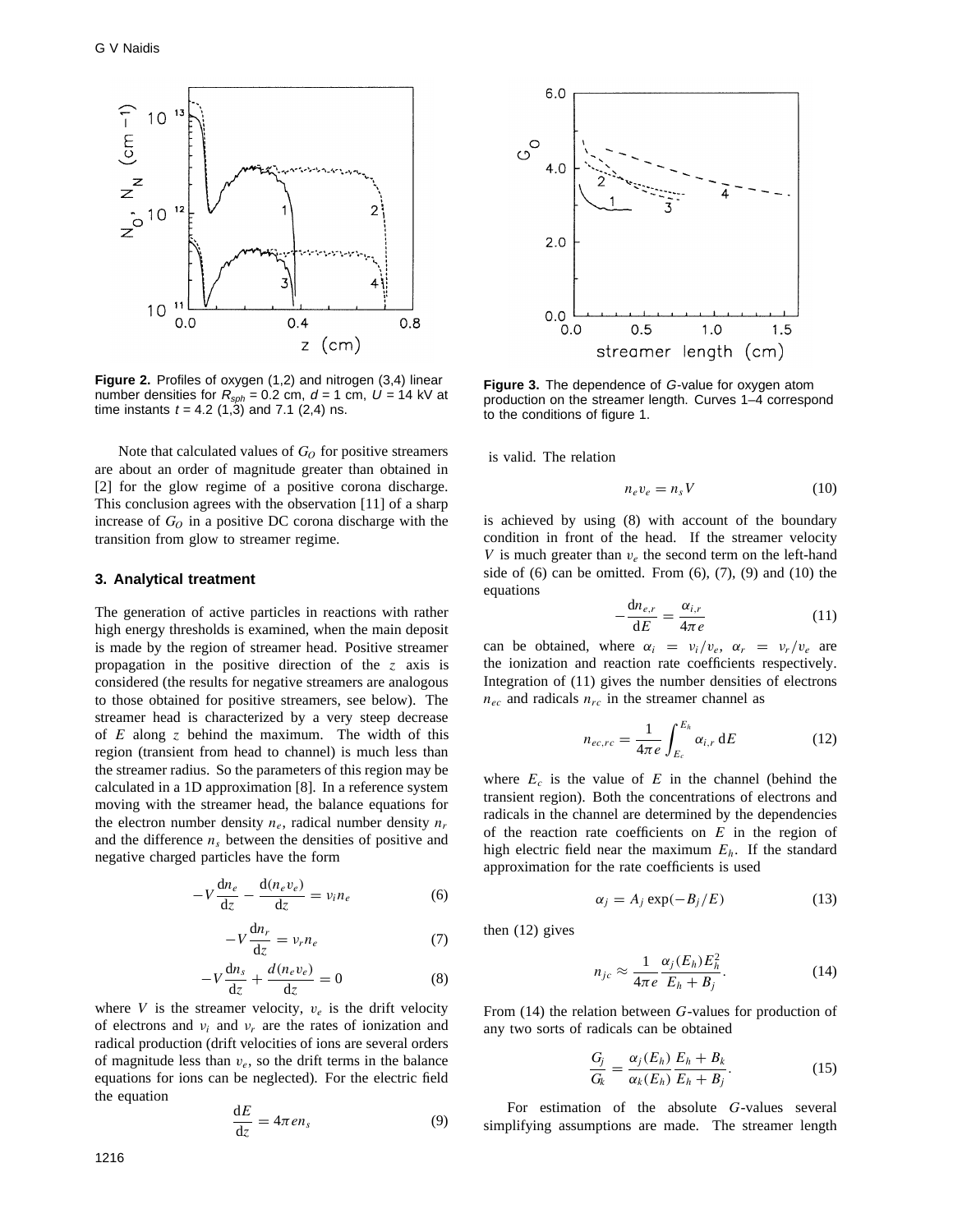

**Figure 4.** The dependence of G-value for nitrogen atom production on the streamer length. Curves 1–4 correspond to the conditions of figure 1.

*L* is assumed to be in the interval  $R_{sph} \ll L < U/E_c$ ; the duration of streamer propagation is taken to be short enough so that the decrease of streamer channel conductivity due to electron–ion recombination and the attachment of electrons to molecules is not essential (in atmospheric air this condition corresponds to times less than several tens of nanoseconds). Calculations [7] show, in accordance with theoretical consideration [8], that in such conditions the streamer propagates with almost constant velocity and current. In this case it follows from (5) that

$$
G_j \approx \frac{n_{jc}SL}{IUL/V} = \frac{n_{jc}V}{j_eU}
$$
 (16)

where *S* is the cross section of the channel and  $j_e = I/S$ is the mean current density. The latter is related to the character transverse size  $R$  (streamer radius) by the approximate equation (see [7])

$$
j_e \approx \frac{VE_h}{4\pi R}.\tag{17}
$$

The substitution in (17) of the approximate relation [8] (see also [7])

$$
R \approx \frac{U}{E_h \ln(L/R)}\tag{18}
$$

and the use of (14) gives for the *G*-value (16) the following simple estimate

$$
G_j = \frac{C\alpha_j(E_h)}{e(E_h + B_j)\ln(L/R)}\tag{19}
$$

(the numerical factor  $C$  of the order of 1 is introduced in (19) to emphasize the approximate character of the estimate). The values of *G* (19) do not depend on discharge conditions, in accordance with the results of the numerical simulation presented above, and are determined by the values of the rate coefficients. Note that for most reactions the dependence of the rate coefficients on *E* at values near  $E_h$  is weak (close to saturation) and the estimations (15) and (19) can be used even if the exact value of  $E_h$  is not known.

Consideration of negative streamers is completely analogous, except for the possible difference between *Eh* values in negative and positive streamers.

For comparison of the obtained estimations with the results of the numerical simulation, the approximations (13) of the rate coefficients for production of N and O atoms in air are used with  $A_O = 5.6 \times 10^{-16} n_m$ ,  $A_N =$  $1.8 \times 10^{-16} n_m$  (cm<sup>-1</sup>),  $B_O = 2.1 \times 10^{-18} n_m$ ,  $B_N =$  $5.2 \times 10^{-18} n_m$  (kV cm<sup>-1</sup>), where  $n_m$  is the concentration of molecules, in cm<sup>-3</sup>. Equation (15) gives the relation between *G*-values for O and N atom production  $G_O/G_N =$ 7.2 (the value  $E_h = 150 \text{ kV cm}^{-1}$  for atmospheric air is used, see figure 1). The estimate for the ratio  $G_O/G_N$  is in agreement with the results of the numerical simulation.

The absolute values of  $G_O$  and  $G_N$  given by equation (19) with use of the typical value  $ln(L/R) = 3$ agree with numerical results if the factor *C* in (19) is taken equal to 1.6–2.0.

### **4. Conclusions**

The *G*-values for oxygen and nitrogen atom production by positive streamers in atmospheric air in sphere–plane gaps obtained by a 2D numerical simulation are shown to weakly depend on the discharge conditions. The calculated values of *GO* and *GN* agree with experimental data.

Simple analytical formulae have been obtained for absolute and relative *G*-values in streamer corona discharges. These formulae can be used for estimations of the efficiencies of different plasma chemical processes.

#### **Acknowledgments**

This research was supported in part by INTAS Grant No 94- 4207 and Grant No MHD300 from the International Science Foundation and the Russian Government.

#### **References**

- [1] Masuda S 1988 Pulsed corona induced plasma chemical process: a horizon of new plasma chemical technologies *Pure Appl.Chem.* **60** 727–31
- [2] Naidis G V 1992 Modelling of plasma chemical processes in stable corona discharges at thin wires *J. Phys. D: Appl. Phys.* **25** 477–80
- [3] Vitello P A, Penetrante B M and Bardsley J N 1993 Multidimensional modelling of the dynamic morphology of streamer coronas *Non-Thermal Plasma Techniques for Pollution Control* (NATO ASI Series A, vol 34) (Berlin: Springer) pp 249–71
- [4] Djermoune D, Marode E and Segur P 1995 Two dimensional modelling of a streamer-induced discharge *22nd Int. Conf. on Phenomena in Ionized Gases (Hoboken, USA)* vol 1, pp 33–4
- [5] Djermoune D, Samson S, Marode E and Segur P 1995 A time resolved two dimensional modelling of the electrical behaviour and the chemical yield of streamer induced discharge *11th Int. Conf. on Gas Discharges and Their Applications (Tokyo, Japan)* vol 2, pp 484–7